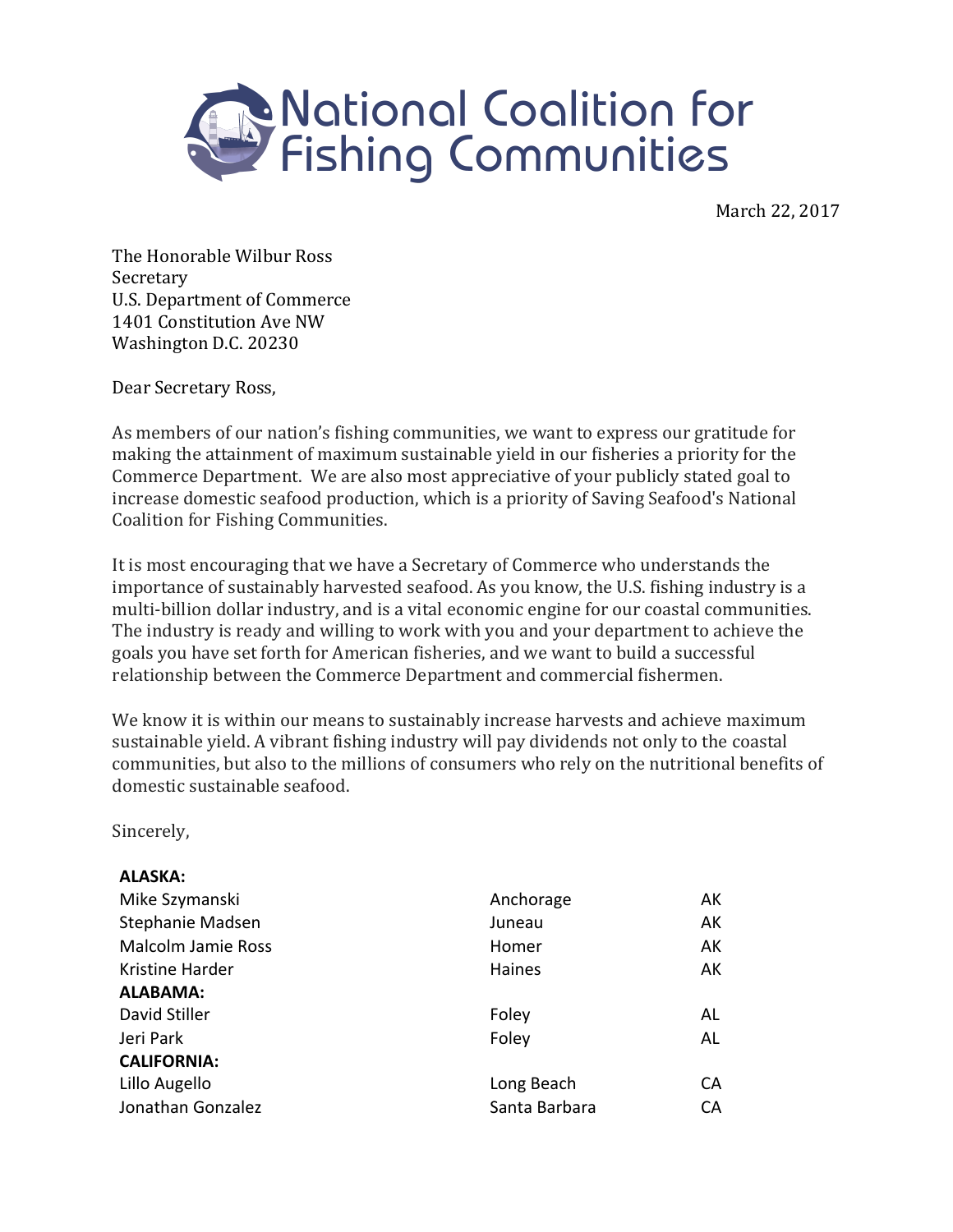| <b>Tom Sanchez</b>           | Los Angeles       | CA        |
|------------------------------|-------------------|-----------|
| Mike Conroy                  | Long Beach        | CA        |
| Roger Whitney                | Moss landing      | CA        |
| <b>Richard Ogg</b>           | Bodega Bay        | CA        |
| Kelly Fukushima              | Lakeside          | CA        |
| Wayne Heikkila               | Redding           | CA        |
| <b>Robert Weiner</b>         | Newport Beach     | CA        |
| Jeremiah O'Brien             | Morro Bay         | CA        |
| Mark Bowen                   | Cathedral City    | CA        |
| Diane Pleschner-Steele       | <b>Buellton</b>   | CA        |
| Mike Gallop                  | Carlsbad          | CA        |
| William McAdam               | Mill Vlaley       | CA        |
| <b>Richard Mayer</b>         | Camarillo         | CA        |
| <b>CONNECTICUT:</b>          |                   |           |
| <b>Greg Bernier</b>          | Waterford         | <b>CT</b> |
| Jean Peterson                | <b>Mystic</b>     | <b>CT</b> |
| Dick Grachek                 | <b>Mystic</b>     | <b>CT</b> |
| Douglas Pogany               | Guilford          | <b>CT</b> |
| S Carney                     | <b>Mystic</b>     | <b>CT</b> |
| <b>Edwin Emery</b>           | Stonington        | <b>CT</b> |
| Susan Allen                  | <b>Mystic</b>     | <b>CT</b> |
| <b>DISTRICT OF COLUMBIA:</b> |                   |           |
| David Frulla                 | Washington        | <b>DC</b> |
| <b>DELAWARE:</b>             |                   |           |
| Cynthia Fischer              | Laurel            | DE        |
| <b>FLORIDA:</b>              |                   |           |
| John F Summers Jr.           | <b>Stuart</b>     | FL.       |
| James Denes                  | Saint Augustine   | FL.       |
| Larry Morrisey               | Port Orange       | FL.       |
| Albert Quatraro              | Grant             | FL        |
| Eric Schmidt                 | Fort Myers        | <b>FL</b> |
| Mikey Andersen               | Vero Beach        | FL        |
| Martin Fisher                | Saint Petersburg  | FL.       |
| <b>Whitfield Gary</b>        | Milton            | FL.       |
| Arthur Jost                  | <b>Stuart</b>     | FL.       |
| Michael Nelson               | Port Orange       | FL.       |
| Mark Harrison                | Panama City       | FL.       |
| <b>Ben Hartig</b>            | <b>Hobe Sound</b> | FL.       |
| James Flagel                 | Okeechobee        | FL.       |
| <b>Joe Simmons</b>           | Jacksonville      | FL.       |
| Janie Thomas                 | Fernandina Beach  | FL.       |
| <b>Steven Lashley</b>        | Melbourne         | FL.       |
| Michelle Cooke               | Madison           | FL.       |
| Brian Lydon                  | Dunedin           | FL        |

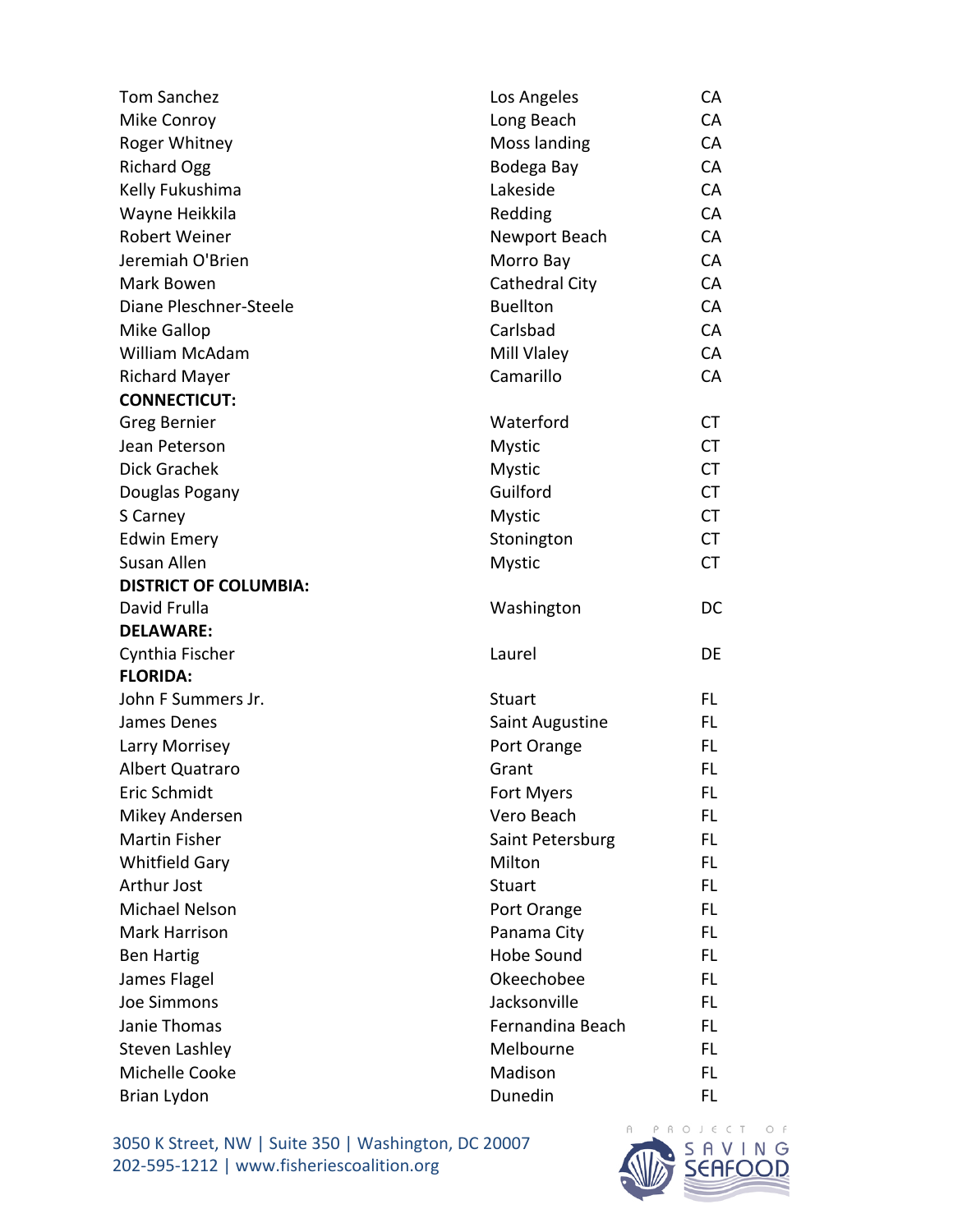| Nils Stolpe              | New Smyrna Beach    | FL. |
|--------------------------|---------------------|-----|
| Joseph Williams          | Saint Augustine     | FL  |
| Robert Jones             | Tallahassee         | FL. |
| James Busse              | Cocoa               | FL. |
| Riman Wloch              | <b>Spring Hill</b>  | FL. |
| Paul Forsberg            | Melbourne           | FL. |
| <b>GEORGIA:</b>          |                     |     |
| Ellen Lee                | Marietta            | GA  |
| <b>HAWAII:</b>           |                     |     |
| Jenna Hewitt             | Princeville         | ΗI  |
| Sean Martin              | Honolulu            | HI  |
| <b>ILLINOIS:</b>         |                     |     |
| Jason Ziegler            | Rockford            | IL  |
| <b>LOUISIANA:</b>        |                     |     |
| Darla Guidry             | Galliano            | LA  |
| Gail Adolph              | Boothville          | LA  |
| Deborah Kuhns            | <b>Barataria</b>    | LA  |
| John Canty               | Slidell             | LA  |
| <b>Tracey Trahan</b>     | Houma               | LA  |
| <b>Ted Adams</b>         | <b>Barataria</b>    | LA  |
| <b>Marlene Collins</b>   | Houma               | LA  |
| Chrystel Olander         | Franklin            | LA  |
| Kim Lirette              | Chauvin             | LA  |
| Jonathan Short           | <b>Belle Chasse</b> | LA  |
| Marla Cooper             | Venice              | LA  |
| <b>Bonnie Adams</b>      | <b>Barataria</b>    | LA  |
| Misty Loga               | <b>Boothville</b>   | LA  |
| Sara Stewart             | <b>New Orleans</b>  | LA  |
| Lloyd Billiot            | Houma               | LA  |
| Raymond Loga             | Vacherie            | LA  |
| <b>Ernest Ruttley</b>    | <b>Barataria</b>    | LA  |
| Kim Lirette              | Chauvin             | LA  |
| Douglas Olander          | Franklin            | LA  |
| <b>MASSACHUSETTS:</b>    |                     |     |
| <b>Robert Dobias</b>     | Swampscott          | MA  |
| Jason Drake              | New Bedford         | MA  |
| <b>Edward Welch</b>      | Mattapoisett        | MA  |
| Adam Lotz                | Swansea             | MA  |
| <b>Robert Dutra</b>      | Harwich             | MA  |
| Eoin Rochford            | New Bedford         | MA  |
| <b>Christine Sherman</b> | Gloucester          | MA  |
| <b>Gregg Morris</b>      | Duxbury             | МA  |
| Pete Hanlon              | Sandwich            | MA  |
| Carmine Gorga            | Gloucester          | MA  |

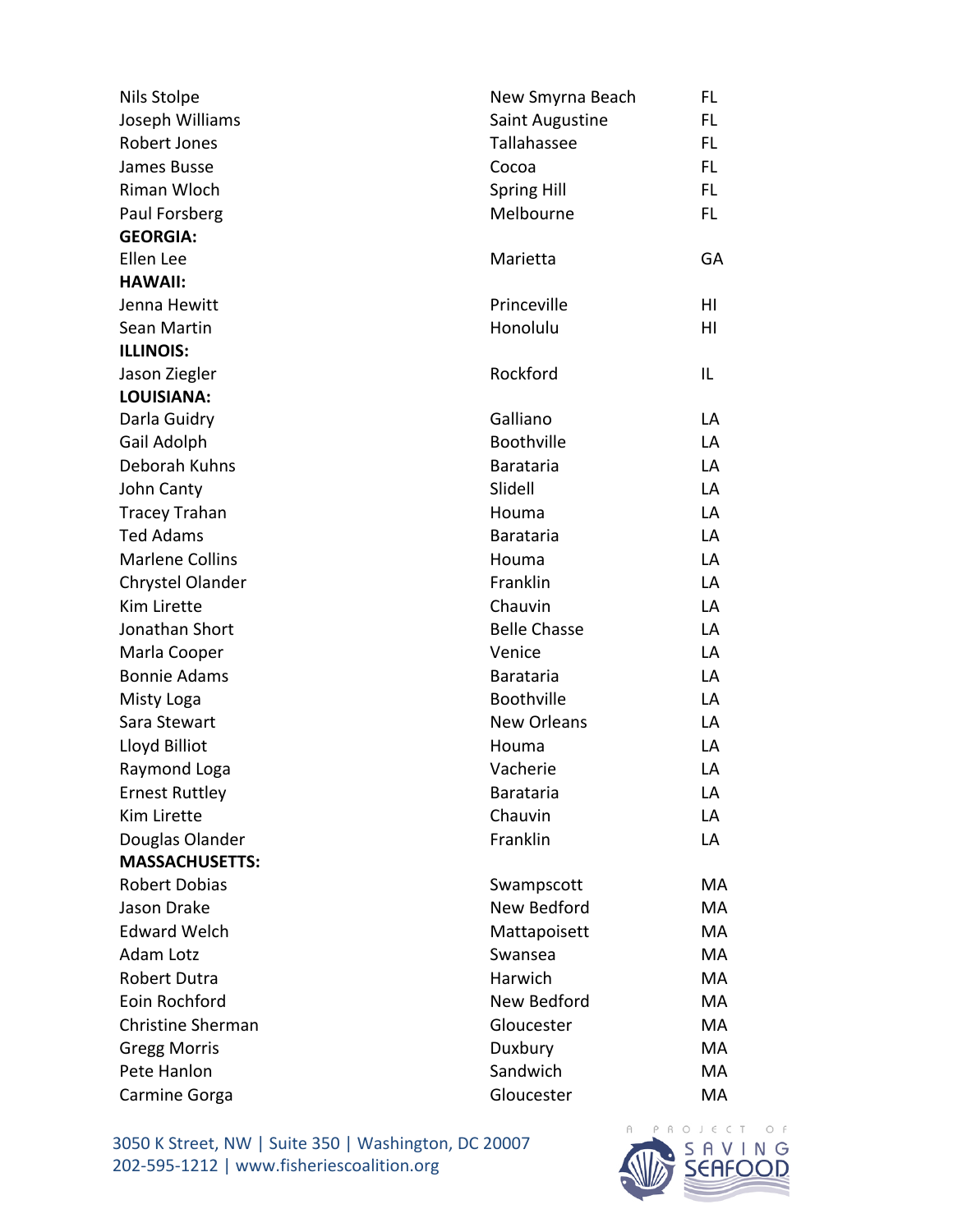| <b>Francesco Vitale</b> | Gloucester           | <b>MA</b> |
|-------------------------|----------------------|-----------|
| <b>Susan Matulaitis</b> | <b>Brewster</b>      | <b>MA</b> |
| Gerry O'Neill           | Gloucester           | <b>MA</b> |
| John Hran               | Dartmouth            | <b>MA</b> |
| <b>Michael Russo</b>    | Eastham              | MA        |
| <b>Brian Mello</b>      | New Bedford          | MA        |
| Peter Scola             | Gloucester           | MA        |
| Putnam Maclean          | Marshfield           | MA        |
| <b>Jim Kendall</b>      | New Bedford          | MA        |
| <b>Thomas Galgana</b>   | Quincy               | MA        |
| <b>Timothy Barrett</b>  | Duxbury              | MA        |
| David Hobson            | Plymouth             | <b>MA</b> |
| <b>Tommy Testaverde</b> | Gloucester           | MA        |
| Ed McElroy              | <b>Brockton</b>      | MA        |
| Paul Anthony            | New Bedford          | MA        |
| Kevin McLaughlin        | Fairhaven            | MA        |
| Jarrett Drake           | Marion               | <b>MA</b> |
| <b>Troy Dwyer</b>       | Scituate             | <b>MA</b> |
| <b>Michael Russo</b>    | Eastham              | <b>MA</b> |
| Linda Hunt              | Marshfield           | MA        |
| Sam Novello             | Gloucester           | <b>MA</b> |
| <b>MARYLAND:</b>        |                      |           |
| <b>Everett Frulla</b>   | Bethesda             | MD        |
| <b>Catherine Kerst</b>  | <b>Silver Spring</b> | MD        |
| <b>MAINE:</b>           |                      |           |
| Luke Higgins            | Sullivan             | ME        |
| Patricia Galcik         | South Thomaston      | ME        |
| Lendall Alexander Jr.   | Harpswell            | ME        |
| Dennis Robillard Jr.    | Eliot                | ME        |
| <b>Spencer Fuller</b>   |                      | ME        |
| Paul York               | Camden               | ME        |
| Linda Martel            | Oob                  | ME        |
| James Odlin             | Portland             | <b>ME</b> |
| <b>MISSOURI:</b>        |                      |           |
| Laura White             | Warrensburg          | <b>MO</b> |
| <b>MISSISSIPPI:</b>     |                      |           |
| Mark Kopszywa           | <b>Ocean Springs</b> | MS        |
| <b>NORTH CAROLINA:</b>  |                      |           |
| Jerry Schill            | New Bern             | <b>NC</b> |
| <b>Sherrill Styron</b>  | Oriental             | <b>NC</b> |
| Kristen Mangogna        | Kenansville          | <b>NC</b> |
| William Callaway        | Wanchese             | <b>NC</b> |
| <b>Stevenson Weeks</b>  | <b>Beaufort</b>      | <b>NC</b> |
| Clyde Potter            | New Bern             | <b>NC</b> |

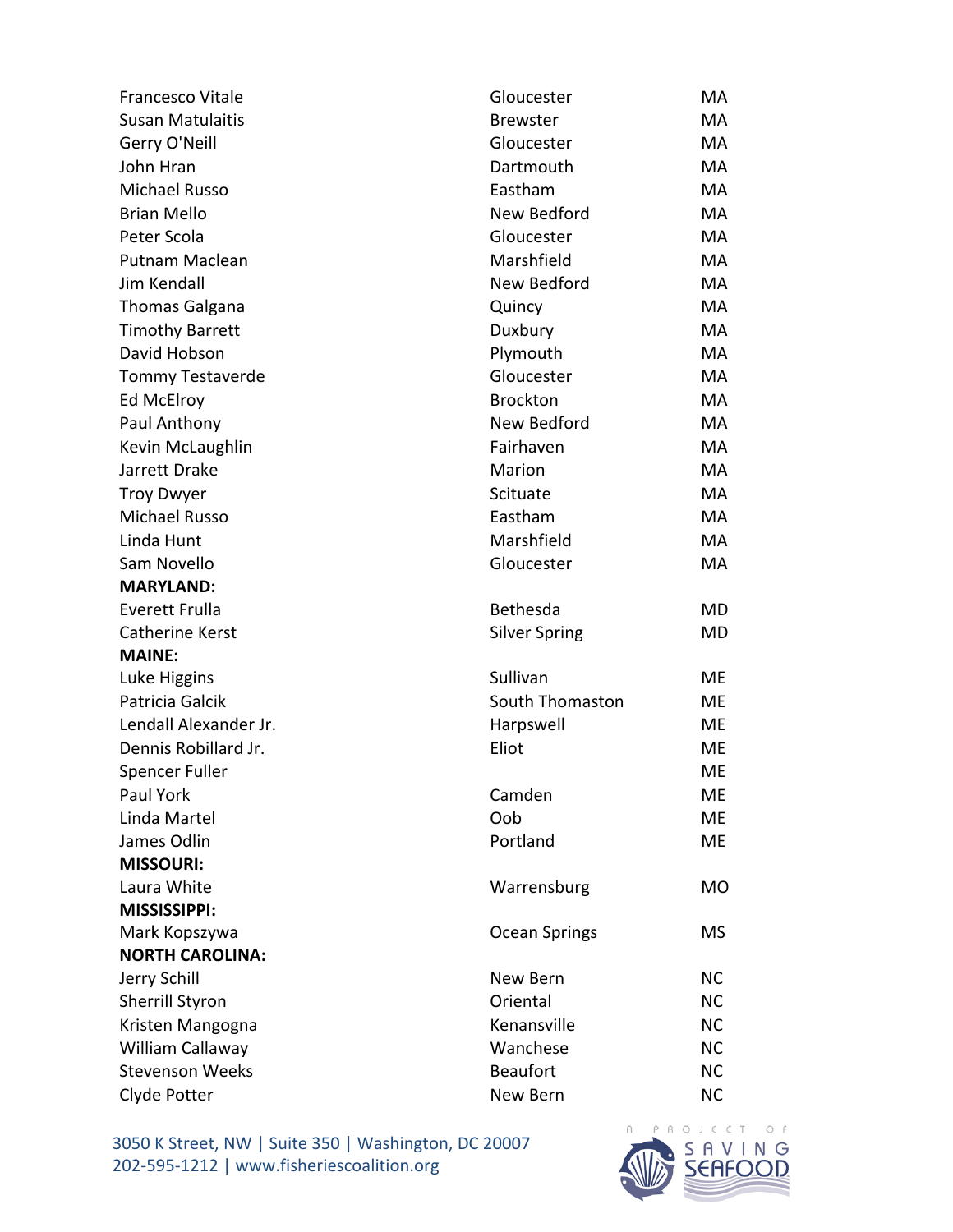| Aundrea O'Neal             | <b>Beaufort</b>          | <b>NC</b> |
|----------------------------|--------------------------|-----------|
| Doug Cross                 | Grantsboro               | <b>NC</b> |
| James K Lewis Sr           | Smyrna                   | <b>NC</b> |
| Annmarie Lewis             | Kenansville              | <b>NC</b> |
| <b>Scott Buff</b>          | Oak Island               | <b>NC</b> |
| Lee Weeks                  | <b>Beaufort</b>          | <b>NC</b> |
| <b>Walter McNamee III</b>  | Hubert                   | <b>NC</b> |
| Philip 'Clint' Midkiff     | Elizabeth City           | <b>NC</b> |
| Pam Morris                 | Smyrna                   | <b>NC</b> |
| Randy Robinson             | Supply                   | <b>NC</b> |
| <b>Kelly Maxwell</b>       | Hubert                   | <b>NC</b> |
| Jeff Oden                  | Hatteras                 | <b>NC</b> |
| Jackie Ireland             | Raleigh                  | <b>NC</b> |
| <b>Edith Smith</b>         | Hubert                   | <b>NC</b> |
| William Hickman            | Winnabow                 | <b>NC</b> |
| <b>Randy Batts</b>         | <b>Sneads Ferry</b>      | <b>NC</b> |
| <b>Robert McBride</b>      | Frisco                   | <b>NC</b> |
| <b>NEW HAMPSHIRE:</b>      |                          |           |
| <b>Chet Adams</b>          | Andover                  | NH.       |
| George Sousa               | <b>Waterville Valley</b> | NΗ        |
| <b>Steve Hansen</b>        | Amherst                  | NH.       |
| Carol Breadmore            | Rochester                | <b>NH</b> |
| <b>NEW JERSEY:</b>         |                          |           |
| Jeff Miller                | Cape May                 | NJ        |
| Stefan Axelsson            | North Cape May           | NJ        |
| <b>Dennis Dowe</b>         | Cape May                 | NJ.       |
| Ross Dickinson             | Cape May                 | NJ        |
| Amy Davids                 | Cape May Court House     | <b>NJ</b> |
| Patricia Hefferon          | Hackettstown             | <b>NJ</b> |
| Hunter Mikuletzky          | Manahawkin               | NJ        |
| Denis Lovgren              | Ptpleasant               | NJ        |
| James Brindley             | <b>Barnegat Light</b>    | <b>NJ</b> |
| <b>Gary Stone</b>          | <b>Belford</b>           | NJ        |
| Marco Genovese             | Cape May Court House     | <b>NJ</b> |
| <b>Kirk Larson</b>         | <b>Barnegat Light</b>    | <b>NJ</b> |
| Debbie Halbruner           | Cape May                 | NJ.       |
| <b>Fred Giresi</b>         | Hackensack               | NJ        |
| Jeffrey Reichle            | Cape May                 | <b>NJ</b> |
| <b>Barry Sanns</b>         | Highlands                | NJ        |
| Jeff Kaelin                | Cape May                 | NJ.       |
| <b>Christopher Sprague</b> | <b>West Creek</b>        | NJ        |
| James R Lovgren            | <b>Brick</b>             | NJ        |
| Cliff Mclaughlan           | <b>Villas</b>            | NJ        |
| Jean Wilson                | <b>Villas</b>            | <b>NJ</b> |

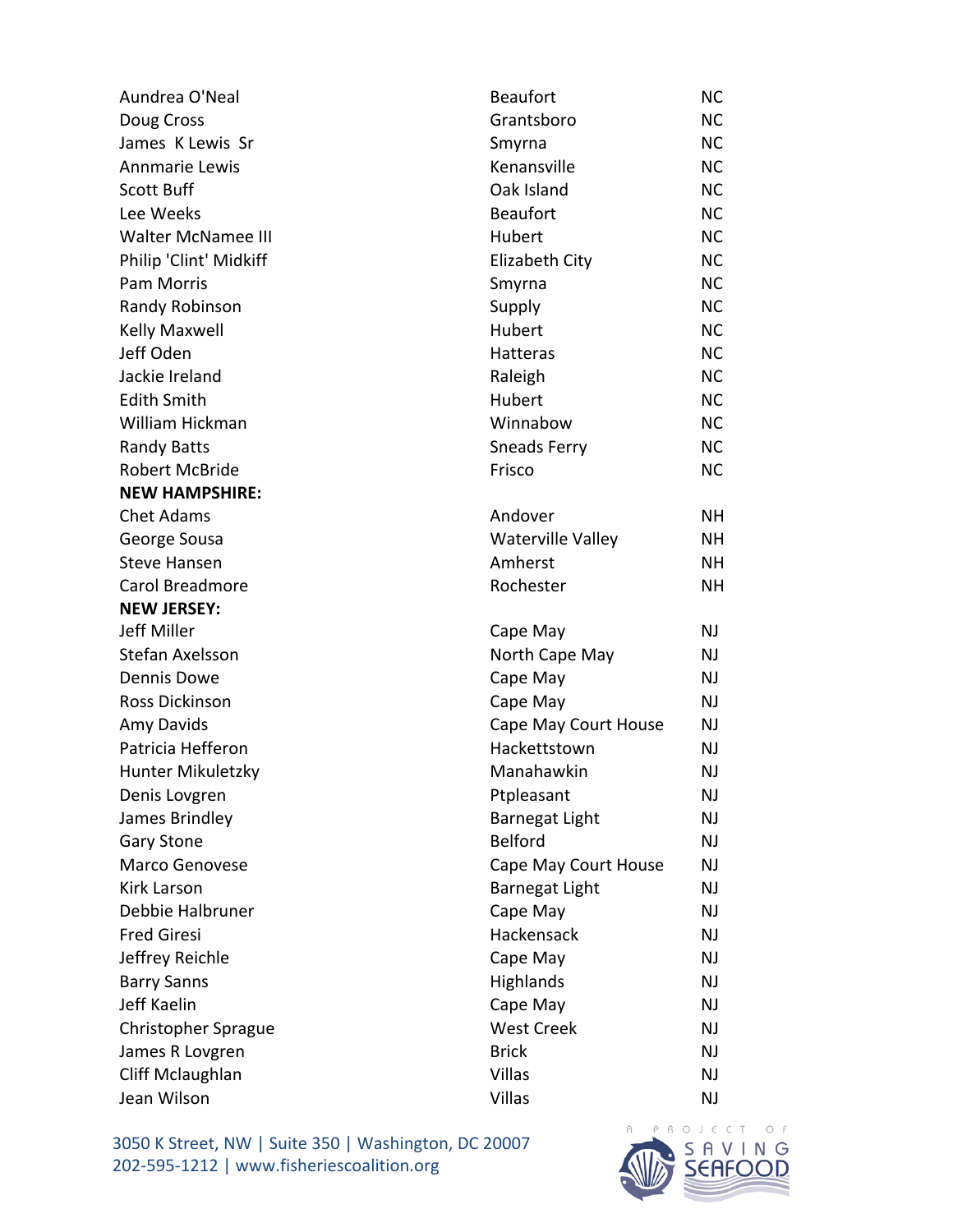| <b>Ernie Panacek</b>     | <b>Barnegat Light</b> | NJ        |
|--------------------------|-----------------------|-----------|
| William Bright           | Cape May Court House  | NJ        |
| <b>Roy Diehl</b>         | <b>Belford</b>        | NJ.       |
| Joseph Davids            | Cape May Court House  | NJ        |
| <b>Kevin Wark</b>        | <b>Barnegat Light</b> | NJ.       |
| Ronald Vreeland          | Manahawkin            | NJ        |
| Christopher Rainone      | Little Egg Harbor     | NJ        |
| <b>Gary Stone</b>        | <b>Belford</b>        | NJ        |
| Dennis Sullivan          | Fair Haven            | NJ.       |
| <b>Bob Cope</b>          | Trenton               | NJ        |
| <b>NEW YORK:</b>         |                       |           |
| <b>Bradley Keene</b>     | Wantagh               | <b>NY</b> |
| <b>Charles Etzel</b>     | East Hampton          | NΥ        |
| Carl Heckman             | Amity harbor          | <b>NY</b> |
| <b>Judith Black</b>      | Montauk               | <b>NY</b> |
| Louis Grignon            | Montauk               | <b>NY</b> |
| James L Jolly            | Montauk               | <b>NY</b> |
| Mark S Phillips          | Greenport             | <b>NY</b> |
| <b>Tanys Miller</b>      | Montauk               | <b>NY</b> |
| Barbara Young            | <b>Hampton Bays</b>   | <b>NY</b> |
| Joshua Nifong            | Bayshore              | <b>NY</b> |
| Chris Scola              | East Hampton          | <b>NY</b> |
| Kenneth Keyser           | East Hampton          | <b>NY</b> |
| <b>Brynn Maguire</b>     | Montauk               | <b>NY</b> |
| <b>Steven Forsberg</b>   | Montauk               | <b>NY</b> |
| Judith O'Brien           | Montauk               | <b>NY</b> |
| Kevin Hummel             | <b>East Hampton</b>   | <b>NY</b> |
| Nancy Solomon            | Port Washington       | <b>NY</b> |
| <b>Ed Wurglics</b>       | Islip                 | <b>NY</b> |
| <b>Brian Rade</b>        | Montauk               | <b>NY</b> |
| <b>Steve Lucas</b>       | West Babylon          | NΥ        |
| Jeanne Stent             | New Windsor           | <b>NY</b> |
| Judith Schanzer          | Freeport              | <b>NY</b> |
| Jamie Quaresimo          | Montauk               | <b>NY</b> |
| Eben Ball                | East Hampton          | NΥ        |
| <b>Scott Finne</b>       | Eastport              | <b>NY</b> |
| Jacquelin Tuthill        | Montauk               | <b>NY</b> |
| Ron Cocuzza              | Montauk               | <b>NY</b> |
| <b>Steve Bolton</b>      | Eastport              | NΥ        |
| <b>Brian Powell</b>      | East Hampton          | <b>NY</b> |
| Daniel Pollera           | Baldwin               | <b>NY</b> |
| <b>Thomas Staubitser</b> | Montauk               | <b>NY</b> |
| Dave Aripotch            | Montauk               | NΥ        |

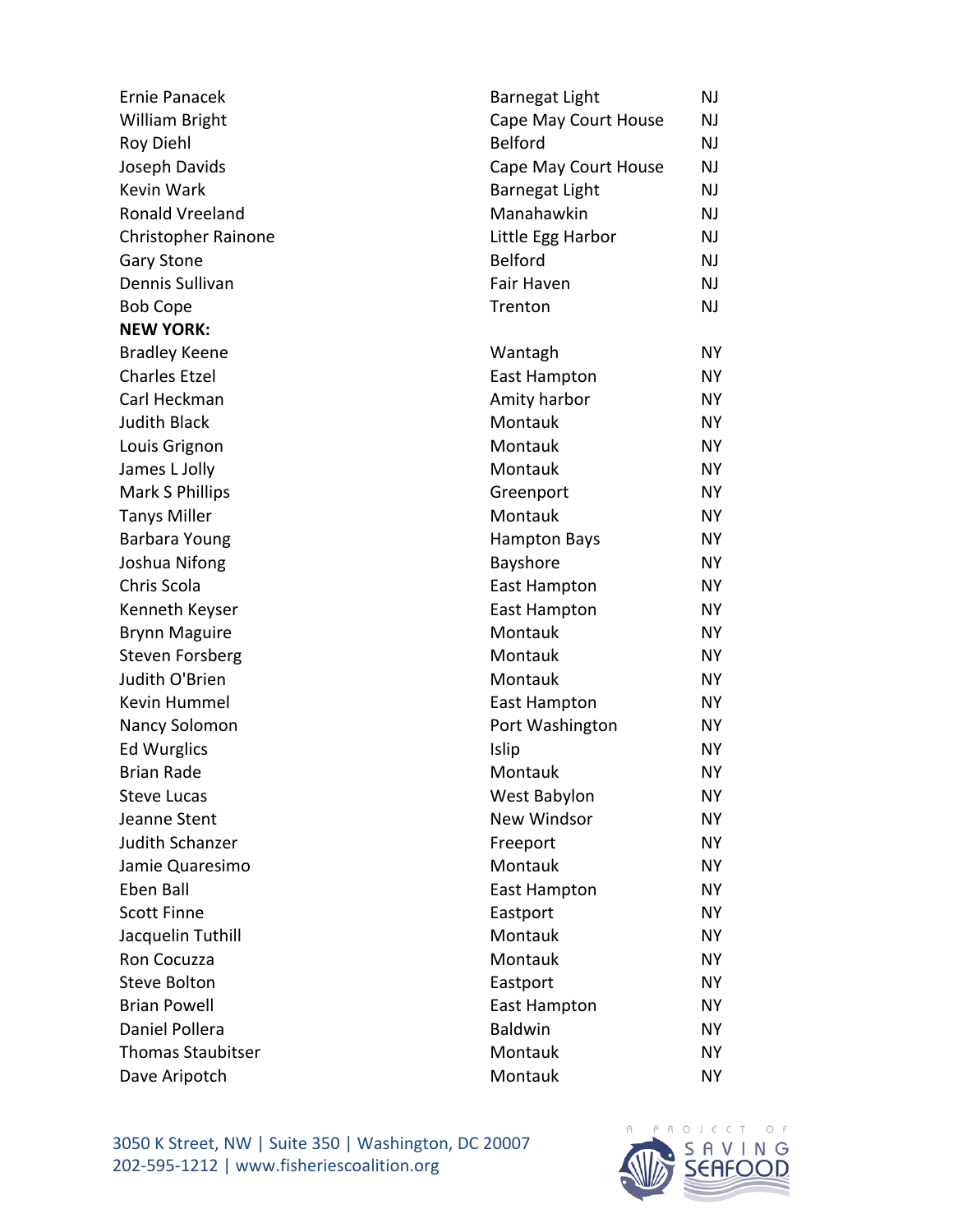| Julie Lofstad                            | <b>Hampton Bays</b> | NY        |
|------------------------------------------|---------------------|-----------|
| <b>Michael Bauhs</b>                     | East Quogue         | NY        |
| Peter Lauda                              | Centerport          | NY        |
| Mike Delpercio                           | Montauk             | NY        |
| David Lundeen                            | Montauk             | NY        |
| mark roberts                             | Huntington          | NY        |
| Stephen McGregor                         | <b>Hampton Bays</b> | NY        |
| Stephanie Villani                        | Mattituck           | NY        |
| Norman Stiansen                          | <b>Hampton Bays</b> | NY.       |
| Elisabeth Moisan                         | Brooklyn            | NY        |
| Kim Wells                                | Montauk             | NY        |
| Jacqueline Wilson                        | <b>Hampton Bays</b> | NY        |
| Matt Kennaugh                            | Huntington          | NY.       |
| <b>William Reed</b>                      | <b>Hampton Bays</b> | NY        |
| <b>Daniel Sisco</b>                      | Montauk             | NY        |
| Gary Cobb                                | East Hampton        | NY        |
| <b>Kristen Walkes</b>                    | Montauk             | NY.       |
| Joe Tangel                               | Medford             | NY        |
| <b>Donald Mitchell</b>                   | Holtsville          | NY        |
| Michael Clancy                           | Remsenburg          | NY        |
| Inlet Seafood Restaurant & Inlet Seafood |                     |           |
| Packhouse                                | Montauk             | NY.       |
| Alyssa Clancy                            | Remsenburg          | NY        |
| <b>Tyler Maguire</b>                     | Montauk             | NY        |
| Lyndsey Hayes                            | East Hampton        | NY.       |
| Jenna Ryan                               | <b>East Hampton</b> | NY        |
| <b>Wesley Peterson</b>                   | Montauk             | NY        |
| Abigail Weimar                           | Montauk             | NY        |
| Amanda Beckwith                          | East Hampton        | NY        |
| <b>Bob Collins</b>                       | Central Islip       | <b>NY</b> |
| Tara Stiansen                            | <b>Hampton Bays</b> | NY.       |
| <b>Heather Jones</b>                     | Montauk             | NY        |
| Andrew Cheng                             | <b>New York</b>     | NY        |
| <b>Thomas Mikoleski</b>                  | Ridge               | NY        |
| Peter Stiansen                           | <b>Hampton Bays</b> | NY        |
| Robert Aaronson                          | Montauk             | NY        |
| Meredith Jayne                           | Remsenburg          | NY        |
| Shaun Jones                              | Montauk             | NY        |
| Alison Foy                               | East Hampton        | NY.       |
| Caroline Cllancy                         | Remsenburg          | NY        |
| Ryan Fallon                              | Montauk             | NY        |
| <b>Christopher Verity</b>                | Montauk             | NY        |
| Rudi Bonicelli                           | Montauk             | NΥ        |

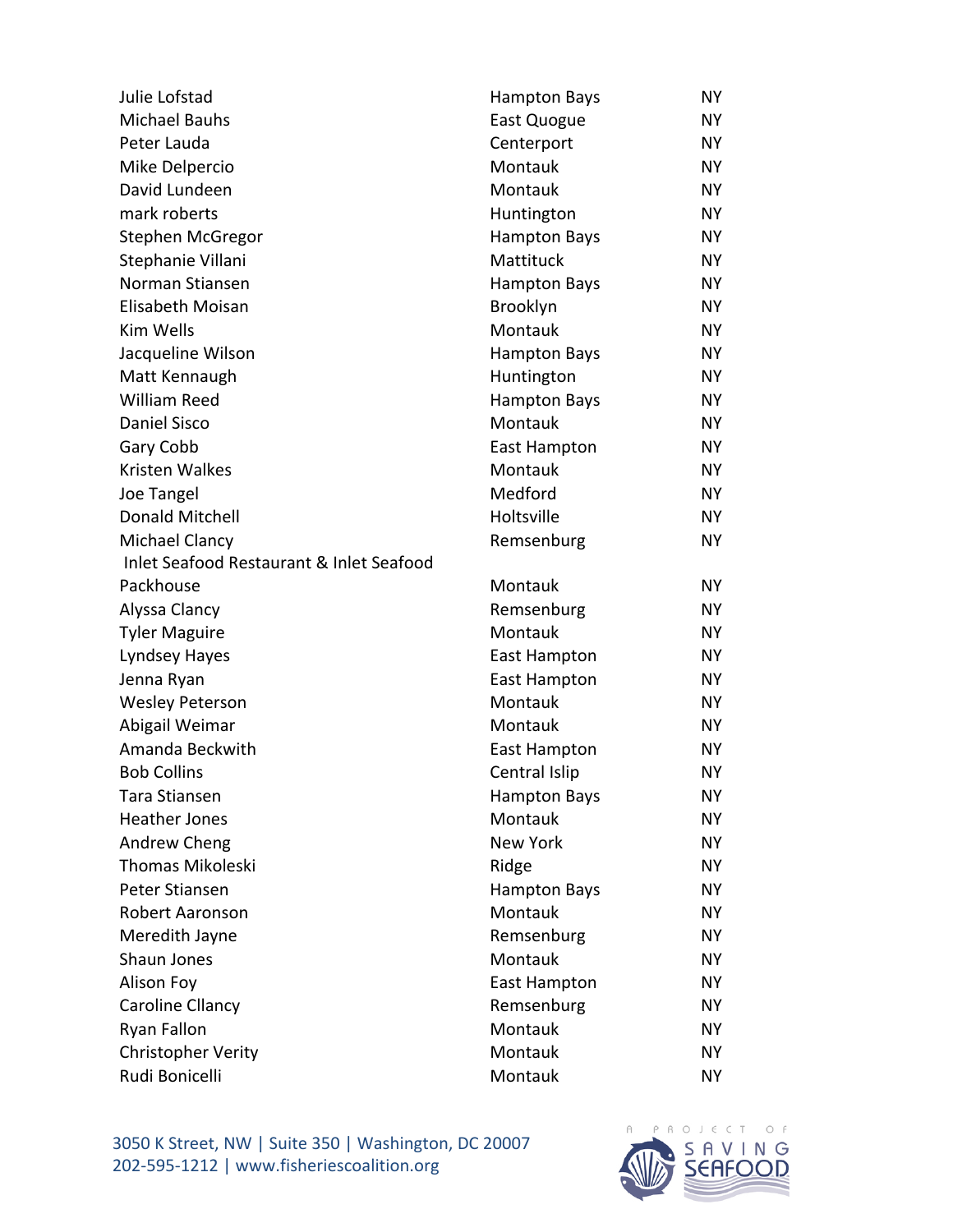| Melissa Flaherty         | Montauk             | NY        |
|--------------------------|---------------------|-----------|
| Lauren Biondo            | Montauk             | NY        |
| <b>Meghan McManus</b>    | <b>Hampton Bays</b> | NY.       |
| <b>Tyler Davis</b>       | Montauk             | <b>NY</b> |
| Jeremy Gould             | <b>East Hampton</b> | NY.       |
| Christopher Albronda     | Montauk             | NY        |
| <b>Richard Jones</b>     | Montauk             | NY        |
| <b>Patrick Malik</b>     | Montauk             | <b>NY</b> |
| Nicholas Wetzel          | Montauk             | NY.       |
| Michael Poli             | Montauk             | NY        |
| Ashley Blackburn         | Amagansett          | NY.       |
| <b>Bonnie Loetscher</b>  | <b>Hampton Bays</b> | NY        |
| <b>Christian Specht</b>  | Ronkonkoma          | NY.       |
| Maggie Dippold           | Massapequa Park     | NY.       |
| mitchell fulcher         | <b>East Hampton</b> | NY        |
| Chelsea Hennings         | Montauk             | <b>NY</b> |
| <b>Brian Matthews</b>    | Montauk             | NY.       |
| <b>Thomas McLoughlin</b> | Saint James         | NY        |
| Kerri Wright             | East Hampton        | NY        |
| Daniel Giunta            | Montauk             | NY        |
| Gage DuBose              | East Hampton        | NY.       |
| Dylan Cucci              | Montauk             | NY        |
| Joseph Vitale            | Hampton bays        | NY        |
| thomas o donoghue        | Sag Harbor          | <b>NY</b> |
| Jason Cobb               | East Hampton        | NY.       |
| Priscilla Jones          | Montauk             | NY.       |
| Amanda Keyser            | Montauk             | NY        |
| Karen Damm               | Montauk             | NY        |
| <b>Andrew Roberts</b>    | New York            | NY.       |
| <b>Christian Harter</b>  | Wantagh             | <b>NY</b> |
| Paul Monte               | Montauk             | NY        |
| Sam Doughty              | Amagansett          | NY        |
| Joseph Wenegenofsky      | Southampton         | NY        |
| David White              | Montauk             | NY        |
| Caitlin Aripotch         | Montauk             | NY.       |
| Andrew Rigby             | East Hampton        | NY        |
| <b>Vincent Damm</b>      | Montauk             | NY        |
| Chelsea Cocuzza          | Montauk             | <b>NY</b> |
| Cynthia Kaminsky         | Mattituck           | NY.       |
| Andrew Leiweke           | East Hampton        | NY        |
| Jeremy Somero            | Montauk             | NY.       |
| A Mott                   | HB                  | NΥ        |
| Sean Barrett             | <b>Hampton Bays</b> | NY.       |

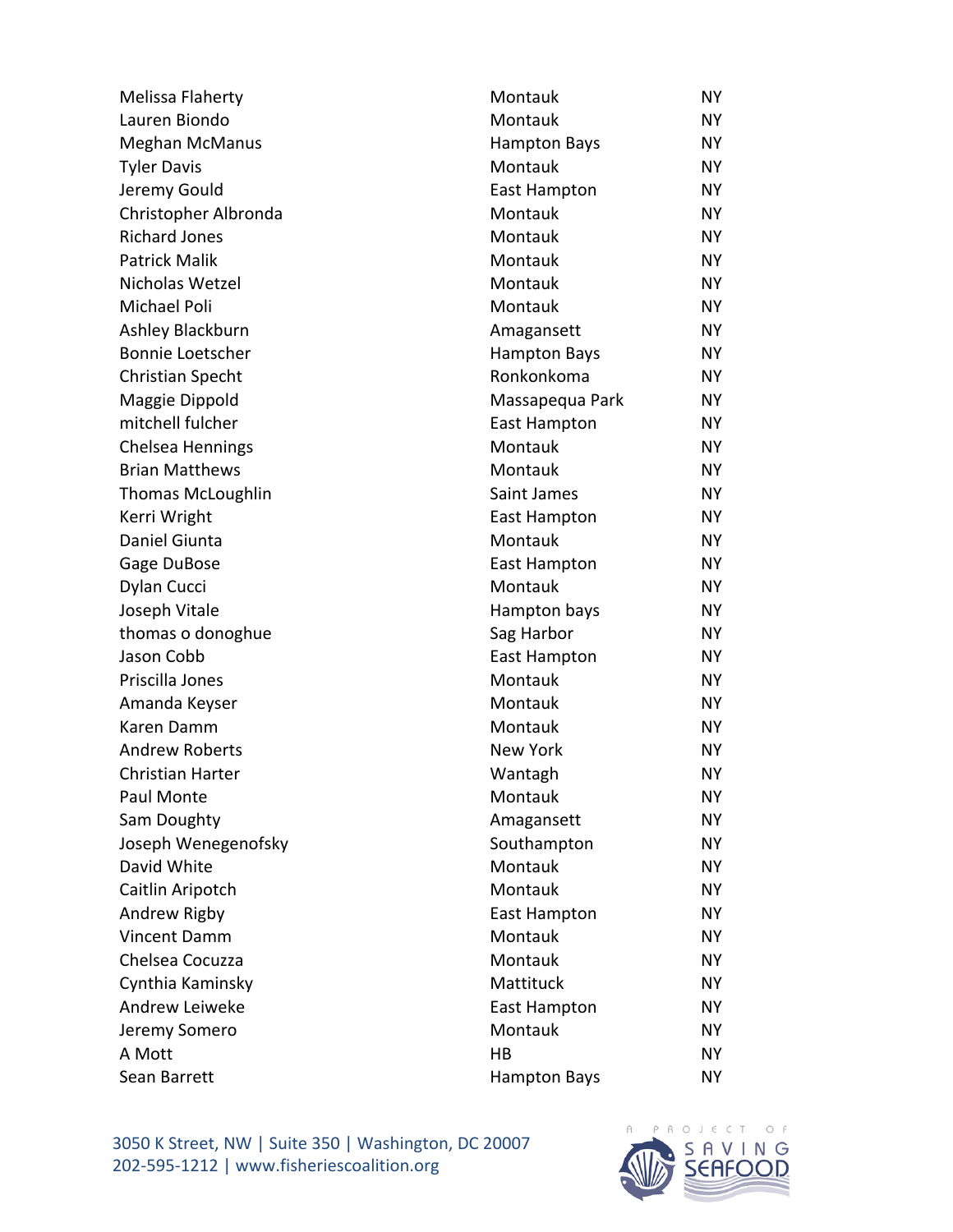| <b>Vincent Vanacore</b> | Seaford             | NY        |
|-------------------------|---------------------|-----------|
| Linda Agovino           | Montauk             | NY        |
| <b>Brianna Carillo</b>  | Montauk             | NY        |
| Ray Lofstad             | <b>Hampton Bays</b> | NY        |
| <b>OREGON:</b>          |                     |           |
| David Richards          | Aumsville           | <b>OR</b> |
| Rod Moore               | Portland            | <b>OR</b> |
| Linda Buell             | Garibaldi           | <b>OR</b> |
| Dan Occhipinti          | Clackamas           | <b>OR</b> |
| Andrew Bornstein        | Astoria             | <b>OR</b> |
| Kurt Englund            | Astoria             | <b>OR</b> |
| Lori Steele             | Portland            | <b>OR</b> |
| <b>RHODE ISLAND:</b>    |                     |           |
| <b>Briana Martin</b>    | Warwick             | <b>RI</b> |
| Conrad Johnson          | Warwick             | <b>RI</b> |
| Eric Lundvall           | Saunderstown        | RI        |
| <b>Annette Albanese</b> | Ashaway             | <b>RI</b> |
| Peter Reposa            | Narragansett        | RI        |
| Adam Dyer               | Saunderstown        | RI        |
| <b>Chris DeFalco</b>    | Narragansett        | RI        |
| James Leonard           | Warwick             | <b>RI</b> |
| Harry Hovanesian        | Wakefield           | RI        |
| <b>Brian Loftes</b>     | Wakefield           | <b>RI</b> |
| Michael Ashworth        | Warwick             | <b>RI</b> |
| Chelsea Williams        | Charlestown         | <b>RI</b> |
| <b>Brent Loftes</b>     | Narragansett        | RI        |
| Kenneth Murgo           | <b>Bristol</b>      | RI        |
| <b>Ted McCaffrey</b>    | Saunderstown        | RI        |
| james Leonard Jr.       | Warwick             | <b>RI</b> |
| <b>Gregory Wright</b>   | Wakefield           | RI        |
| Lisa Jenard             | Pawtucket           | RI        |
| Morgan Garrett          | Narragansett        | RI        |
| Lisa Potter             | Warwick             | RI        |
| Meghan Lapp             | Narragansett        | RI        |
| Andrea Incollingo       | Richmond            | RI        |
| Jamie Beaudry           | Cranston            | RI        |
| Jeff Jordan             | Charlestown         | <b>RI</b> |
| <b>Tony Faciano</b>     | Wakefield           | RI        |
| Janice Loffredo         | Charlestown         | RI        |
| Mike Casey              | <b>West Warwick</b> | RI        |
| <b>SOUTH CAROLINA:</b>  |                     |           |
| Robert Thompson         | Murrells Inlet      | <b>SC</b> |
| <b>TENNESSEE:</b>       |                     |           |
| <b>Richard Rulabd</b>   | Dayton              | ΤN        |
|                         |                     |           |